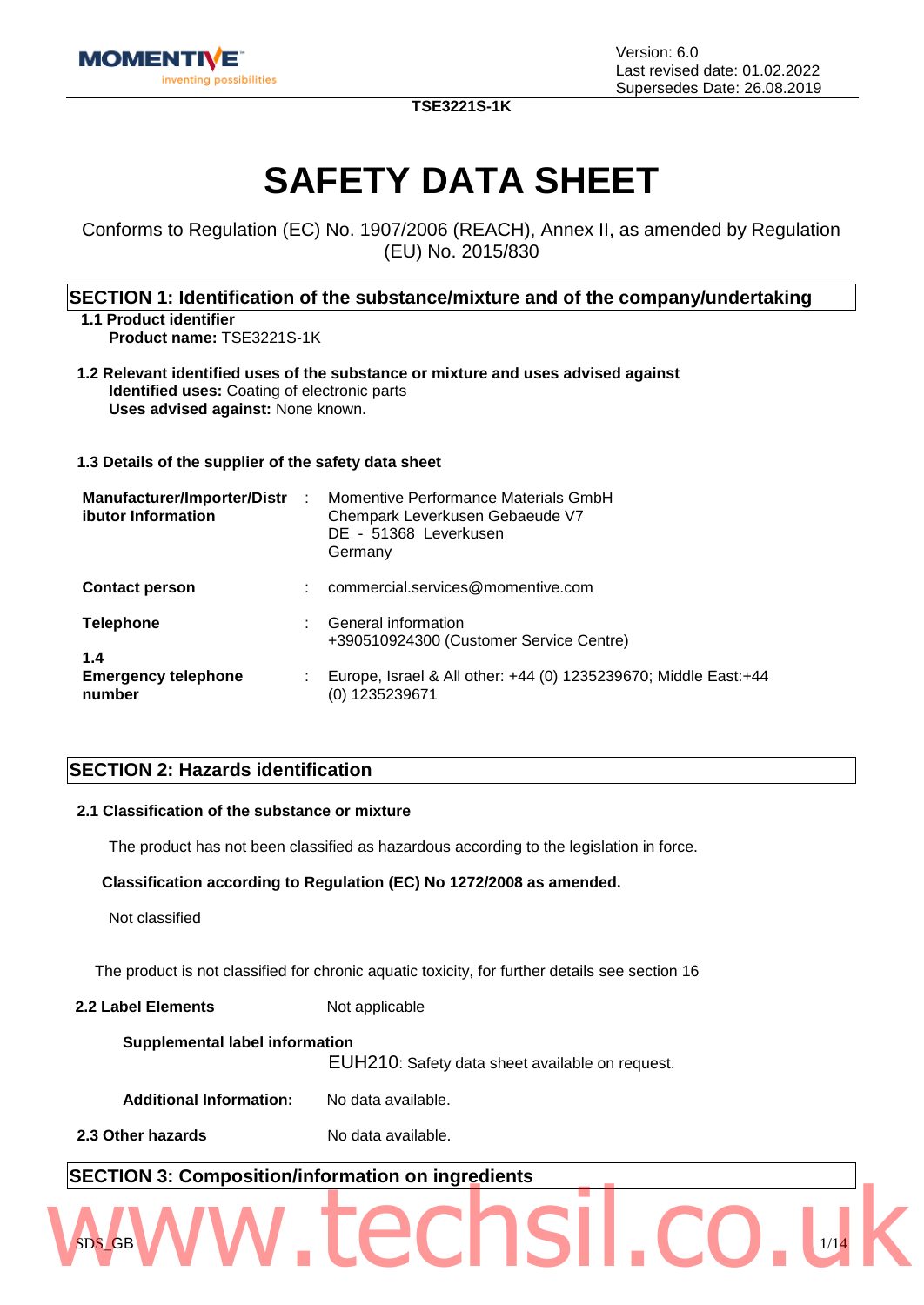

### **TSE3221S-1K**

**Chemical nature:** Polydimethylsiloxane containing vinyl groups, with Platinum catalyst, fillers and an inhibitor.

### **3.2 Mixtures**

**General information:** No data available.

| <b>Chemical name Concentration CAS-No.</b> |                |             | <b>EC No.</b> | <b>IREACH</b><br><b>Registration</b><br>No. | M-Factor:                                      | <b>Notes</b> |
|--------------------------------------------|----------------|-------------|---------------|---------------------------------------------|------------------------------------------------|--------------|
| <b>CYCLOSILOX</b><br>ANE ESTER             | $1 - 5\%$      | 113684-56-3 | 413-690-7     | $01 -$<br>0000016083-<br>78-XXXX            | <b>Not</b><br>applicable                       |              |
| Dodecamethyl<br>cyclohexasilox<br>ane      | $0,1 - 1\%$    | 540-97-6    | 208-762-8     | $01 -$<br>2119517435-<br>42-XXXX            | <b>Not</b><br>applicable                       | vPvB         |
| Octamethylcyc<br>lotetrasiloxane           | $0.01 - 0.1\%$ | 556-67-2    | 209-136-7     | $01 -$<br>2119529238-<br>36-XXXX            | Aquatic<br><b>Toxicity</b><br>(Chronic):<br>10 | PBT, vPvB    |

\* All concentrations are percent by weight unless ingredient is a gas. Gas concentrations are in percent by volume.

# # This substance has workplace exposure limit(s).

PBT: persistent, bioaccumulative and toxic substance.

vPvB: very persistent and very bioaccumulative substance.

### **Classification**

| <b>Chemical name</b>       | <b>Classification</b>                                     | <b>Notes</b> |
|----------------------------|-----------------------------------------------------------|--------------|
| <b>CYCLOSILOXANE</b>       | Aquatic Chronic: 4: H413;                                 |              |
| <b>ESTER</b>               |                                                           |              |
| Dodecamethylcyclohexasil   | No data available.                                        |              |
| oxane                      |                                                           |              |
| Octamethylcyclotetrasiloxa | Flam. Liq.: 3: H226; Repr.: 2: H361f; Aquatic Chronic: 1: | No data      |
| ne                         | H410:                                                     | available.   |

CLP: Regulation No. 1272/2008.

### **SECTION 4: First aid measures**

General: Get medical attention if symptoms occur.

### **4.1 Description of first aid measures**

| Inhalation:                 | Move to fresh air. Get medical attention if symptoms occur.                                                      |  |  |
|-----------------------------|------------------------------------------------------------------------------------------------------------------|--|--|
| Eye contact:                | Rinse the eye with water immediately. If eye irritation persists: Get medical<br>advice/attention.               |  |  |
| <b>Skin Contact:</b>        | After contact with skin, remove product mechanically. Wash area with soap<br>and water.                          |  |  |
| Ingestion:<br><b>SDS GB</b> | If swallowed, do NOT induce vomiting. Give a glass of water. Consult a<br>physician for specific advice.<br>2/14 |  |  |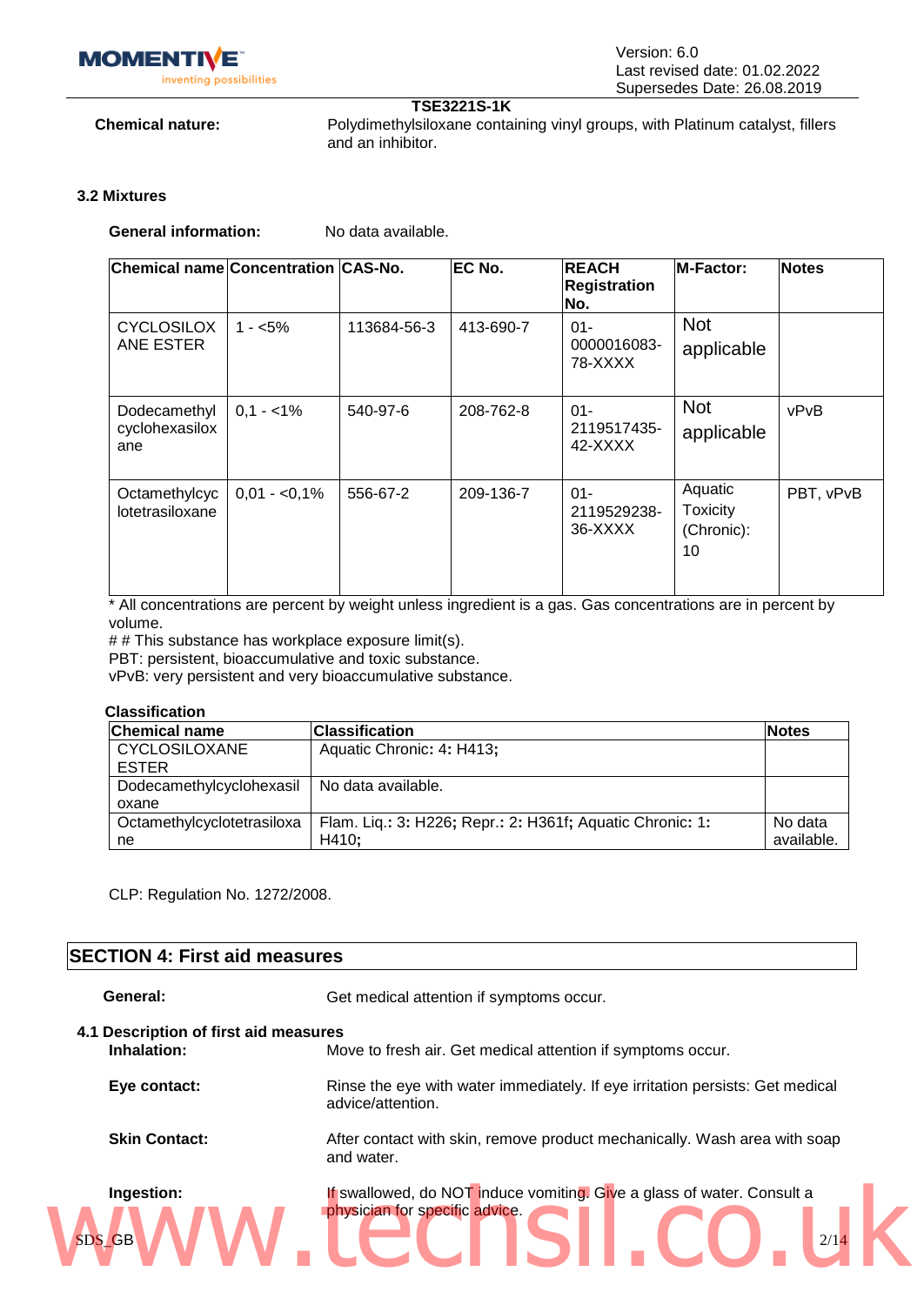### **TSE3221S-1K**

| 4.2 Most important symptoms<br>and effects, both acute and<br>delayed: | None known.                                                                                                                                                                                                                                  |
|------------------------------------------------------------------------|----------------------------------------------------------------------------------------------------------------------------------------------------------------------------------------------------------------------------------------------|
|                                                                        | $\mathcal{L}$ and $\mathcal{L}$ and $\mathcal{L}$ are the contract of the contract of the contract of the contract of the contract of the contract of the contract of the contract of the contract of the contract of the contract of the co |

**4.3 Indication of any immediate medical attention and special treatment needed Hazards:** No information about adverse effects due to exposure.

**Treatment:** If swallowed, do NOT induce vomiting. Give a glass of water.

### **SECTION 5: Firefighting measures**

| <b>General Fire Hazards:</b>                                               | Use standard firefighting procedures and consider the hazards of other<br>involved materials. Collect contaminated fire extinguishing water<br>separately. This must not be discharged into drains. |
|----------------------------------------------------------------------------|-----------------------------------------------------------------------------------------------------------------------------------------------------------------------------------------------------|
| 5.1 Extinguishing media<br><b>Suitable extinguishing</b><br>media:         | All standard extinguishing agents are suitable.                                                                                                                                                     |
| Unsuitable extinguishing<br>media:                                         | Avoid water in straight hose stream; will scatter and spread fire.                                                                                                                                  |
| 5.2 Special hazards arising<br>from the substance or<br>mixture:           | In case of fire, carbon monoxide and carbon dioxide may be formed.                                                                                                                                  |
| 5.3 Advice for firefighters<br><b>Special fire fighting</b><br>procedures: | Keep away from sources of ignition - No smoking.                                                                                                                                                    |
| <b>Special protective</b><br>equipment for fire-fighters:                  | Wear self-contained breathing apparatus and protective clothing.                                                                                                                                    |

### **SECTION 6: Accidental release measures**

| 6.1 Personal precautions,<br>protective equipment and<br>emergency procedures: | Use personal protective equipment. Keep up-wind to avoid fumes.         |
|--------------------------------------------------------------------------------|-------------------------------------------------------------------------|
| 6.2 Environmental Precautions:                                                 | Do not allow runoff to sewer, waterway or ground.                       |
| 6.3 Methods and material for                                                   | Pick up with vacuum or absorbent solid, store in closed container for   |
| containment and cleaning                                                       | disposal. Caution: Contaminated surfaces may be slippery. Clean surface |
| up:                                                                            | thoroughly to remove residual contamination.                            |
| 6.4 Reference to other                                                         | Caution: Contaminated surfaces may be slippery. Prevent runoff from     |
| sections:                                                                      | entering drains, sewers, or streams.                                    |

### **SECTION 7: Handling and storage:**

| 7.1 Precautions for safe<br>handling:                                                    | Use only in well-ventilated areas. Wear appropriate personal protective<br>equipment.                                                              |  |  |
|------------------------------------------------------------------------------------------|----------------------------------------------------------------------------------------------------------------------------------------------------|--|--|
| <b>Storage conditions:</b>                                                               | Keep away from sources of ignition - No smoking. Store in original<br>container.                                                                   |  |  |
| 7.2 Conditions for safe storage,<br>including any<br>incompatibilities:<br><b>SDS GB</b> | Keep in a ventilated and dry location, avoid moisture under any<br>circumstances Store at 10°C or less, with the container tightly closed.<br>3/14 |  |  |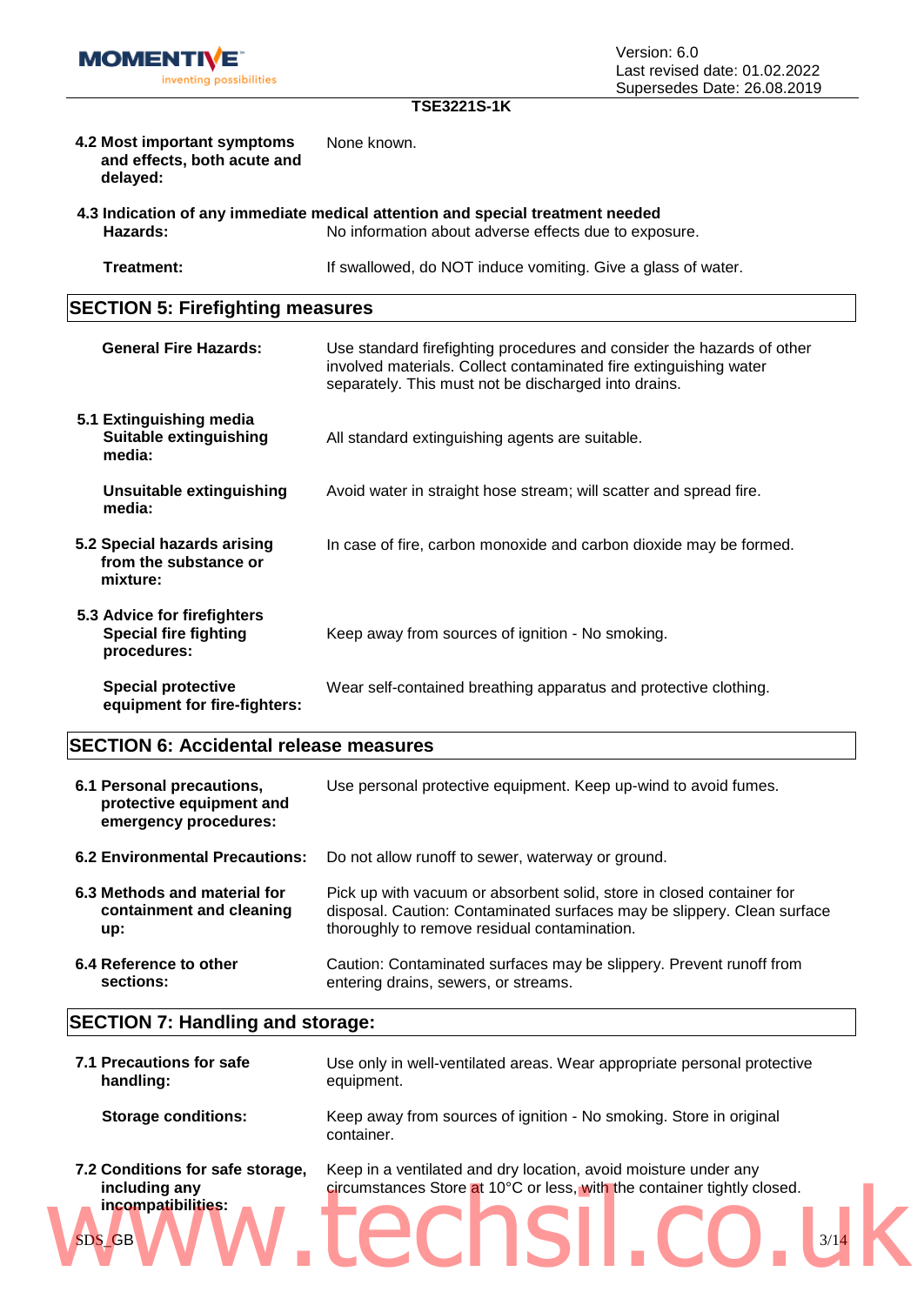| <b>MOMENTIVE</b>                                                            |                                                                                                                                                                 | Version: 6.0                                                 |  |
|-----------------------------------------------------------------------------|-----------------------------------------------------------------------------------------------------------------------------------------------------------------|--------------------------------------------------------------|--|
| inventing possibilities                                                     |                                                                                                                                                                 | Last revised date: 01.02.2022<br>Supersedes Date: 26.08.2019 |  |
|                                                                             | <b>TSE3221S-1K</b>                                                                                                                                              |                                                              |  |
| <b>Storage Stability:</b>                                                   | Material is stable under normal conditions.                                                                                                                     |                                                              |  |
| 7.3 Specific end use(s):                                                    | No data available.                                                                                                                                              |                                                              |  |
| <b>SECTION 8: Exposure controls/personal protection</b>                     |                                                                                                                                                                 |                                                              |  |
| <b>8.1 Control Parameters</b><br><b>Occupational Exposure Limits</b>        | None of the components have assigned exposure limits.                                                                                                           |                                                              |  |
| <b>Biological Limit Values</b>                                              | None.                                                                                                                                                           |                                                              |  |
| 8.2 Exposure controls<br><b>Appropriate Engineering</b><br><b>Controls:</b> | Eyewash bottle with clean water. Use only in well-ventilated areas.                                                                                             |                                                              |  |
| Individual protection measures, such as personal protective equipment       |                                                                                                                                                                 |                                                              |  |
| <b>General information:</b>                                                 | Do not eat, drink or smoke when using the product. Wash hands after<br>handling. Eye washes and showers for emergency use. Avoid contact with<br>skin and eyes. |                                                              |  |
| <b>Eye/face protection:</b>                                                 | Safety glasses with side-shields conforming to EN166                                                                                                            |                                                              |  |
| <b>Skin protection</b><br><b>Hand Protection:</b>                           | Advice: There is no risk to health due to contact with the chemical. Use<br>hand protection to prevent mechanically injuries.                                   |                                                              |  |
| Other:                                                                      | No data available.                                                                                                                                              |                                                              |  |
| <b>Respiratory Protection:</b>                                              | No protection is ordinarily required under normal conditions of use and with<br>adequate ventilation.                                                           |                                                              |  |
| <b>Hygiene measures:</b>                                                    | Ensure adequate ventilation, especially in confined areas. Wash hands<br>after handling. When using do not eat, drink or smoke.                                 |                                                              |  |
| <b>Environmental exposure</b><br>controls:                                  | No data available.                                                                                                                                              |                                                              |  |

# **SECTION 9: Physical and chemical properties**

## **9.1 Information on basic physical and chemical properties**

| Appearance                                |                    |      |
|-------------------------------------------|--------------------|------|
| <b>Physical state:</b>                    | liquid             |      |
| Form:                                     | liquid             |      |
| Color:                                    | Colorless          |      |
| Odor:                                     | Faint              |      |
| <b>Odor Threshold:</b>                    | No data available. |      |
| pH:                                       | No data available. |      |
| <b>Freezing point:</b>                    | Not applicable     |      |
| <b>Boiling Point:</b>                     | Not applicable     |      |
| <b>Flash Point:</b>                       | 300 °C             |      |
| <b>Evaporation Rate:</b>                  | No data available. |      |
| Flammability (solid, gas):                | No data available. |      |
| Flammability Limit - Upper (%):<br>SDS_GB | No data available. | 4/14 |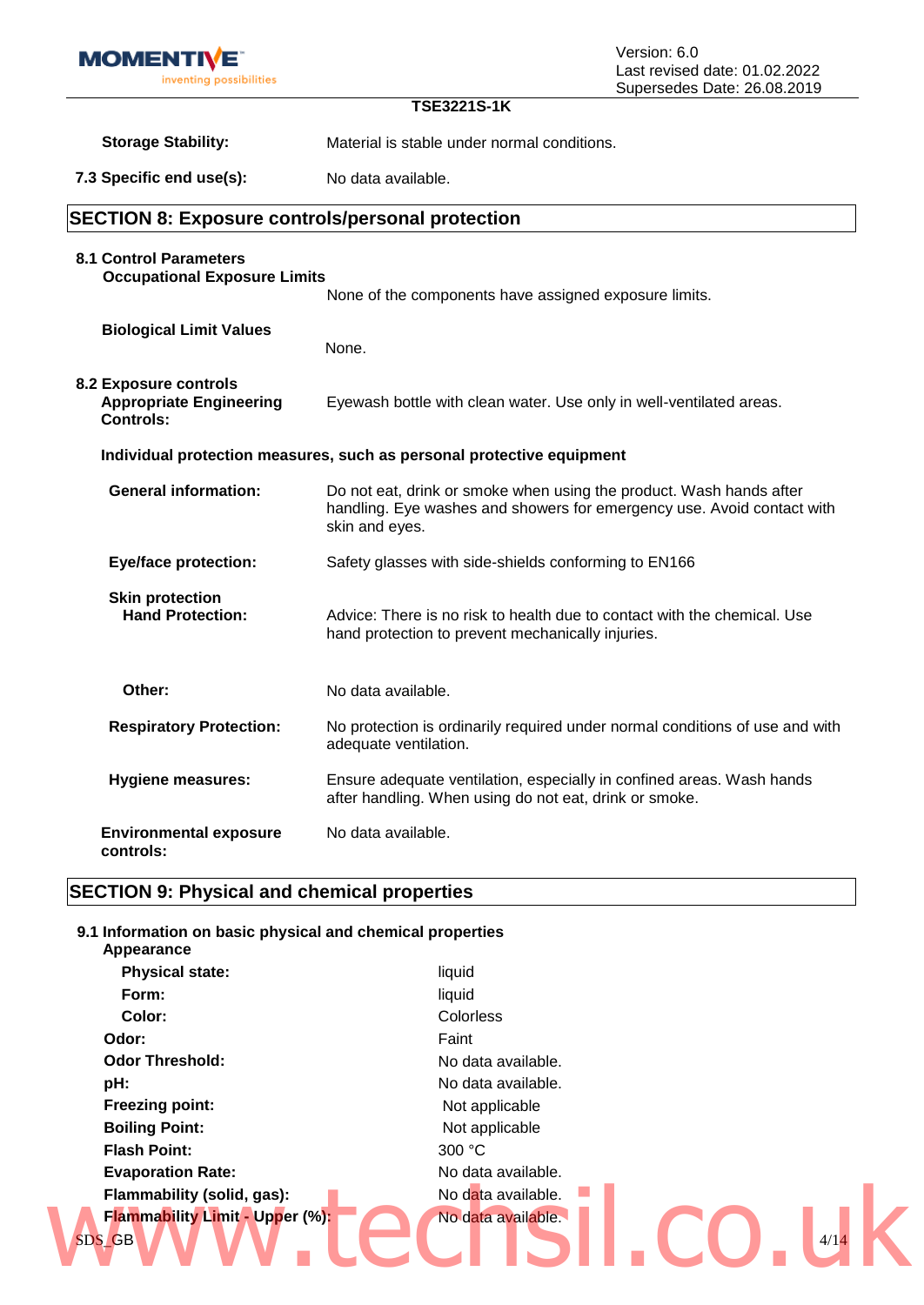

| <b>TSE3221S-1K</b>                                  |                                                     |  |
|-----------------------------------------------------|-----------------------------------------------------|--|
| Flammability Limit - Lower (%):                     | No data available.                                  |  |
| Vapor pressure:                                     | No data available.                                  |  |
| <b>Relative vapor density:</b>                      | No data available.                                  |  |
| Density:                                            | ca. 1,023 g/cm3 (23 °C)                             |  |
| <b>Relative density:</b>                            | No data available.                                  |  |
| Solubility(ies)                                     |                                                     |  |
| <b>Solubility in Water:</b>                         | Insoluble                                           |  |
| Solubility (other):                                 | Insoluble                                           |  |
| Partition coefficient (n-octanol/water) Log<br>Pow: | No data available.                                  |  |
| <b>Autoignition Temperature:</b>                    | 450 $^{\circ}$ C                                    |  |
| <b>Decomposition Temperature:</b>                   | No decomposition if stored and applied as directed. |  |
| SADT:                                               | No data available.                                  |  |
| Viscosity, dynamic:                                 | No data available.                                  |  |
| <b>Viscosity, kinematic:</b>                        | No data available.                                  |  |
| <b>Explosive properties:</b>                        | No data available.                                  |  |
| <b>Oxidizing properties:</b>                        | No data available.                                  |  |
| 9.2 Other information                               |                                                     |  |

**Minimum ignition temperature:** ca. 450 °C

## **SECTION 10: Stability and reactivity**

| <b>10.1 Reactivity:</b>                                 | No data available.                                                                                                                                                                                 |
|---------------------------------------------------------|----------------------------------------------------------------------------------------------------------------------------------------------------------------------------------------------------|
| <b>10.2 Chemical Stability:</b>                         | Material is stable under normal conditions.                                                                                                                                                        |
| 10.3 Possibility of hazardous<br>reactions:             | Hazardous polymerization does not occur.                                                                                                                                                           |
| 10.4 Conditions to avoid:                               | Avoid contact with acids and oxidizing substances.                                                                                                                                                 |
| 10.5 Incompatible Materials:                            | Strong Acids, Strong Bases                                                                                                                                                                         |
| <b>10.6 Hazardous Decomposition</b><br><b>Products:</b> | Oxides of silicon. Carbon oxides Measurements at temperatures above<br>150°C in presence of air (oxygen) have shown that small amounts of<br>formaldehyde are formed due to oxidative degradation. |

## **SECTION 11: Toxicological information**

| <b>General information:</b>                             | Experience has shown, that the above mentioned product can be used<br>without any danger to health, as long as the usual conditions of industrial<br>hygiene are observed. |  |
|---------------------------------------------------------|----------------------------------------------------------------------------------------------------------------------------------------------------------------------------|--|
| Information on likely routes of exposure<br>Inhalation: | No data available.                                                                                                                                                         |  |
| Ingestion:                                              | No data available.                                                                                                                                                         |  |
| <b>Skin Contact:</b>                                    | No data available.                                                                                                                                                         |  |
| Eye contact:                                            | No data available.                                                                                                                                                         |  |
| 11.1 Information on toxicological effects<br>SDS_GB     | 5/14                                                                                                                                                                       |  |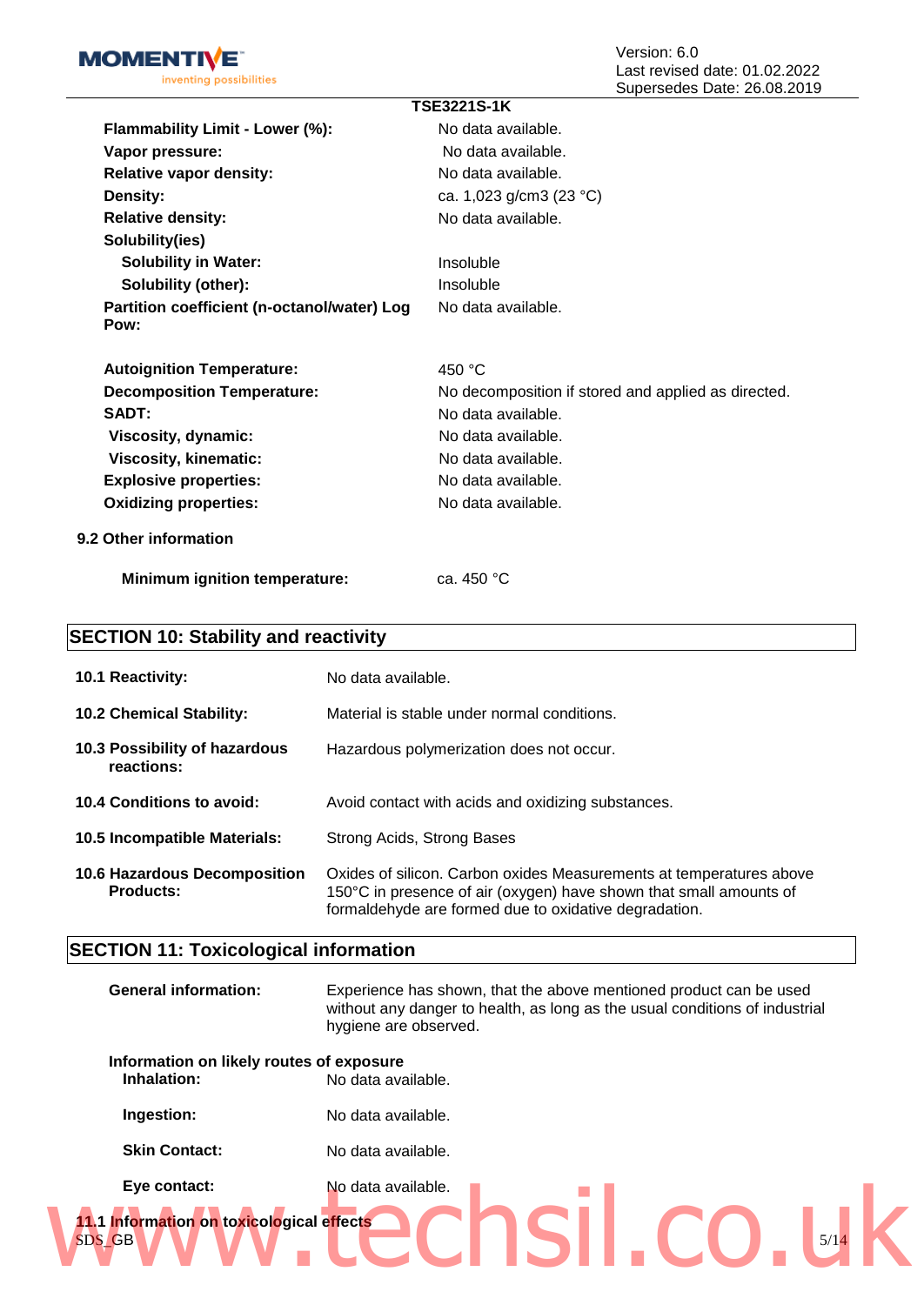

Version: 6.0 Last revised date: 01.02.2022 Supersedes Date: 26.08.2019

### **TSE3221S-1K**

### **Acute toxicity**

| Oral<br><b>Product:</b>                                        | ATEmix: 49.792,53 mg/kg                                                                      |
|----------------------------------------------------------------|----------------------------------------------------------------------------------------------|
| Specified substance(s)<br>CYCLOSILOXANE                        | LD 50 (Rat): 5.000 mg/kg                                                                     |
| <b>ESTER</b><br>Dodecamethylcyclohexas                         | LD 50 (Rat): 2.000 mg/kg                                                                     |
| iloxane<br>Octamethylcyclotetrasilox                           | LD 50 (Rat): > 4.800 mg/kg                                                                   |
| ane                                                            |                                                                                              |
| <b>Dermal</b><br><b>Product:</b>                               | Not classified for acute toxicity based on available data.                                   |
| <b>Specified substance(s)</b><br>CYCLOSILOXANE<br><b>ESTER</b> | LD 50 (Rat): $> 2.000$ mg/kg                                                                 |
| Dodecamethylcyclohex<br>asiloxane                              | LD 50 (Rat): 2.000 mg/kg                                                                     |
| Octamethylcyclotetrasil<br>oxane                               | LD 50 (Rat): $> 2.375$ mg/kg                                                                 |
| <b>Inhalation</b><br><b>Product:</b>                           | Not classified for acute toxicity based on available data.                                   |
| Specified substance(s)<br>CYCLOSILOXANE                        | No data available.                                                                           |
| <b>ESTER</b><br>Dodecamethylcyclohexas<br>iloxane              | No data available.                                                                           |
| Octamethylcyclotetrasilox<br>ane                               | LC50 (Rat, 4 h): 36 mg/l                                                                     |
| <b>Repeated dose toxicity</b><br><b>Product:</b>               | No data available.                                                                           |
| <b>Specified substance(s)</b><br>CYCLOSILOXANE<br><b>ESTER</b> | No data available.                                                                           |
| Dodecamethylcyclohexas<br>iloxane                              | NOAEL (Rat(male and female), Oral): 1.000 mg/kg                                              |
| Octamethylcyclotetrasilox<br>ane                               | No data available.                                                                           |
| <b>Skin Corrosion/Irritation:</b><br><b>Product:</b>           | No data available.                                                                           |
| Specified substance(s)<br>CYCLOSILOXANE                        | No data available.                                                                           |
| <b>ESTER</b><br>Dodecamethylcyclohex<br>asiloxane              | OECD-Guideline 404 (Acute Dermal Irritation/Corrosion) (Rabbit, 72 h):<br>No skin irritation |
| Octamethylcyclotetrasil<br>oxane                               | OECD-Guideline 404 (Acute Dermal Irritation/Corrosion) (Rabbit):<br>Slightly irritating.     |
| <b>Serious Eye Damage/Eye</b><br>Irritation:                   |                                                                                              |
| <b>Product:</b><br>Specified substance(s)                      | No data available.                                                                           |
| CYCLOSILOXANE<br><b>ESTER</b><br>SDS_GB                        | (Rabbit): No eye irritation<br>6/14                                                          |
|                                                                |                                                                                              |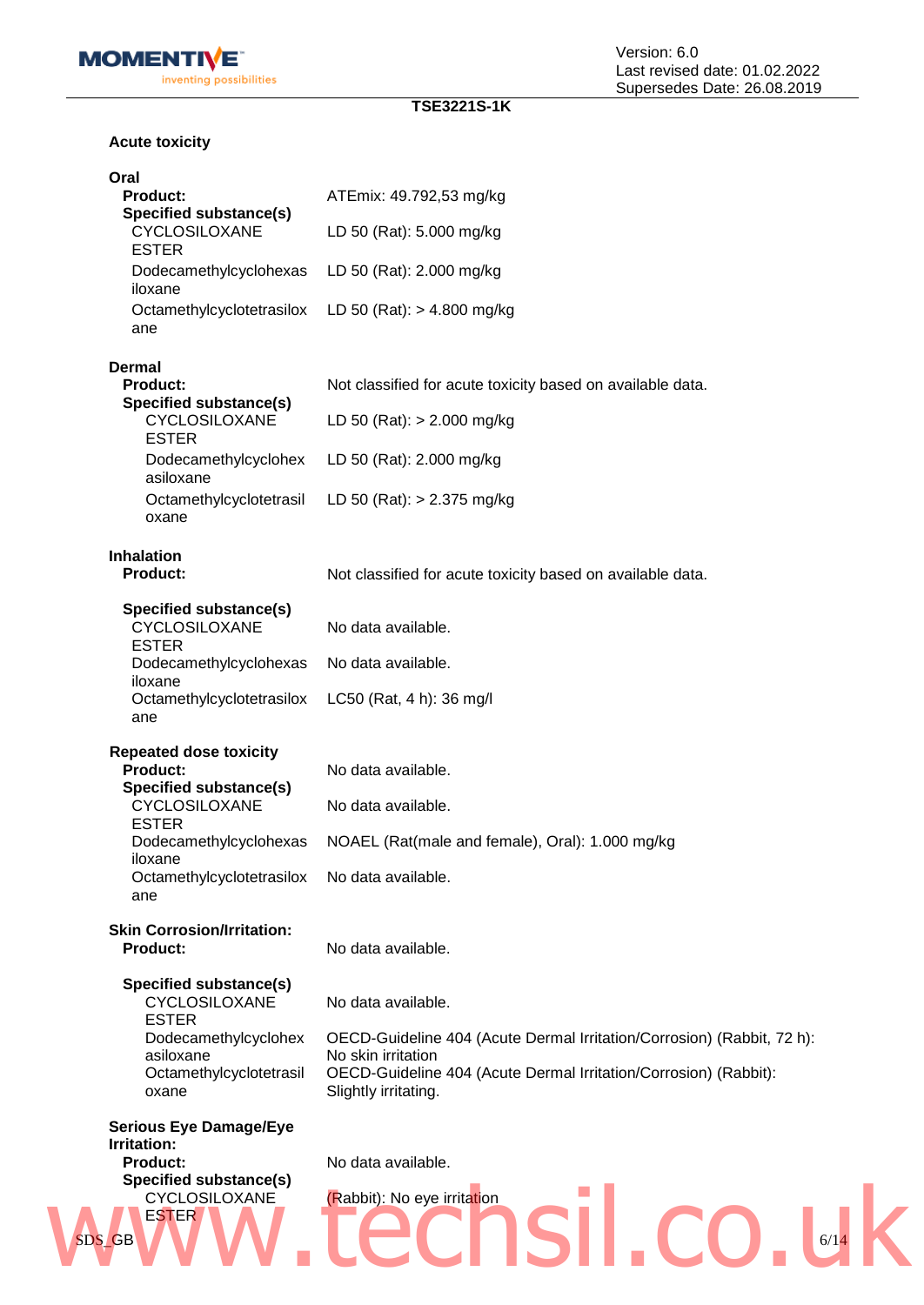|                                                                       | Supersedes Date: 20.00.2019                                                                                                                                                                                      |
|-----------------------------------------------------------------------|------------------------------------------------------------------------------------------------------------------------------------------------------------------------------------------------------------------|
| Dodecamethylcyclohex<br>asiloxane<br>Octamethylcyclotetrasil<br>oxane | <b>TSE3221S-1K</b><br>OECD-Guideline 405 (Acute Eye Irritation/Corrosion) (Rabbit, 72 h): No<br>eye irritation Not irritating<br>OECD-Guideline 405 (Acute Eye Irritation/Corrosion) (Rabbit): Non<br>irritating |
| <b>Respiratory or Skin</b>                                            |                                                                                                                                                                                                                  |
| Sensitization:                                                        |                                                                                                                                                                                                                  |
| <b>Product:</b>                                                       | No data available.                                                                                                                                                                                               |
| Specified substance(s)                                                |                                                                                                                                                                                                                  |
| CYCLOSILOXANE                                                         | Magnusson-Kligmann (Guinea Pig): Did not cause sensitization on                                                                                                                                                  |
| <b>ESTER</b>                                                          | laboratory animals.                                                                                                                                                                                              |
| Dodecamethylcyclohex                                                  | Maximisation Test, OECD-Guideline 406 (Skin Sensitisation) (Guinea                                                                                                                                               |
| asiloxane                                                             | Pig): negative                                                                                                                                                                                                   |
| Octamethylcyclotetrasil                                               | Maximisation Test, OECD-Guideline 406 (Skin Sensitisation) (Guinea                                                                                                                                               |
| oxane                                                                 | Pig): Not sensitizing                                                                                                                                                                                            |
| <b>Germ Cell Mutagenicity</b>                                         |                                                                                                                                                                                                                  |
| In vitro                                                              |                                                                                                                                                                                                                  |
| <b>Product:</b>                                                       | No data available.                                                                                                                                                                                               |
| Specified substance(s)                                                |                                                                                                                                                                                                                  |
| CYCLOSILOXANE                                                         | No data available.                                                                                                                                                                                               |
| <b>ESTER</b>                                                          |                                                                                                                                                                                                                  |
| Dodecamethylcyclohexas<br>iloxane                                     | No data available.                                                                                                                                                                                               |
| Octamethylcyclotetrasilox                                             | Ames-Test (OECD-Guideline 471 (Genetic Toxicology: Salmonella                                                                                                                                                    |
| ane                                                                   | typhimurium, Reverse Mutation Assay)): negative (not mutagenic)<br>Mouse Lymphoma Assay (OECD Guidline 476): negative (not mutagenic)                                                                            |
| In vivo                                                               |                                                                                                                                                                                                                  |
| <b>Product:</b>                                                       | No data available.                                                                                                                                                                                               |
|                                                                       |                                                                                                                                                                                                                  |
| Specified substance(s)<br><b>CYCLOSILOXANE</b>                        | Micronucleus test Oral (Mouse): negative (not mutagenic)                                                                                                                                                         |
| <b>ESTER</b>                                                          | Dodecamethylcyclohexas OECD-Guideline 474 (Genetic Toxicology: Micronucleus Test) (OECD-                                                                                                                         |
| iloxane                                                               | Guideline 474 (Genetic Toxicology: Micronucleus Test)) Intraperitoneal                                                                                                                                           |
|                                                                       | (Mouse, male and female): negative                                                                                                                                                                               |
| Octamethylcyclotetrasilox<br>ane                                      | Chromosomal aberration (OECD-Guideline 474 (Genetic Toxicology:<br>Micronucleus Test)) Inhalation (Rat, male and female): negative                                                                               |
|                                                                       | Dominant lethal assay (OECD 478) Oral (Rat, male and female): negative                                                                                                                                           |
|                                                                       |                                                                                                                                                                                                                  |
| Carcinogenicity<br><b>Product:</b>                                    | No data available.                                                                                                                                                                                               |
|                                                                       |                                                                                                                                                                                                                  |
| Specified substance(s)                                                |                                                                                                                                                                                                                  |
| CYCLOSILOXANE<br><b>ESTER</b>                                         | No data available.                                                                                                                                                                                               |
| Dodecamethylcyclohexas                                                | No data available.                                                                                                                                                                                               |
| iloxane                                                               |                                                                                                                                                                                                                  |
| Octamethylcyclotetrasilox<br>ane                                      | No data available.                                                                                                                                                                                               |
|                                                                       |                                                                                                                                                                                                                  |
| <b>Reproductive toxicity</b><br><b>Product:</b>                       | No data available.                                                                                                                                                                                               |
|                                                                       |                                                                                                                                                                                                                  |
| Specified substance(s)                                                |                                                                                                                                                                                                                  |
| CYCLOSILOXANE<br><b>ESTER</b>                                         | No data available.                                                                                                                                                                                               |
|                                                                       |                                                                                                                                                                                                                  |
|                                                                       |                                                                                                                                                                                                                  |
| SDS_GB                                                                | 7/14                                                                                                                                                                                                             |
|                                                                       |                                                                                                                                                                                                                  |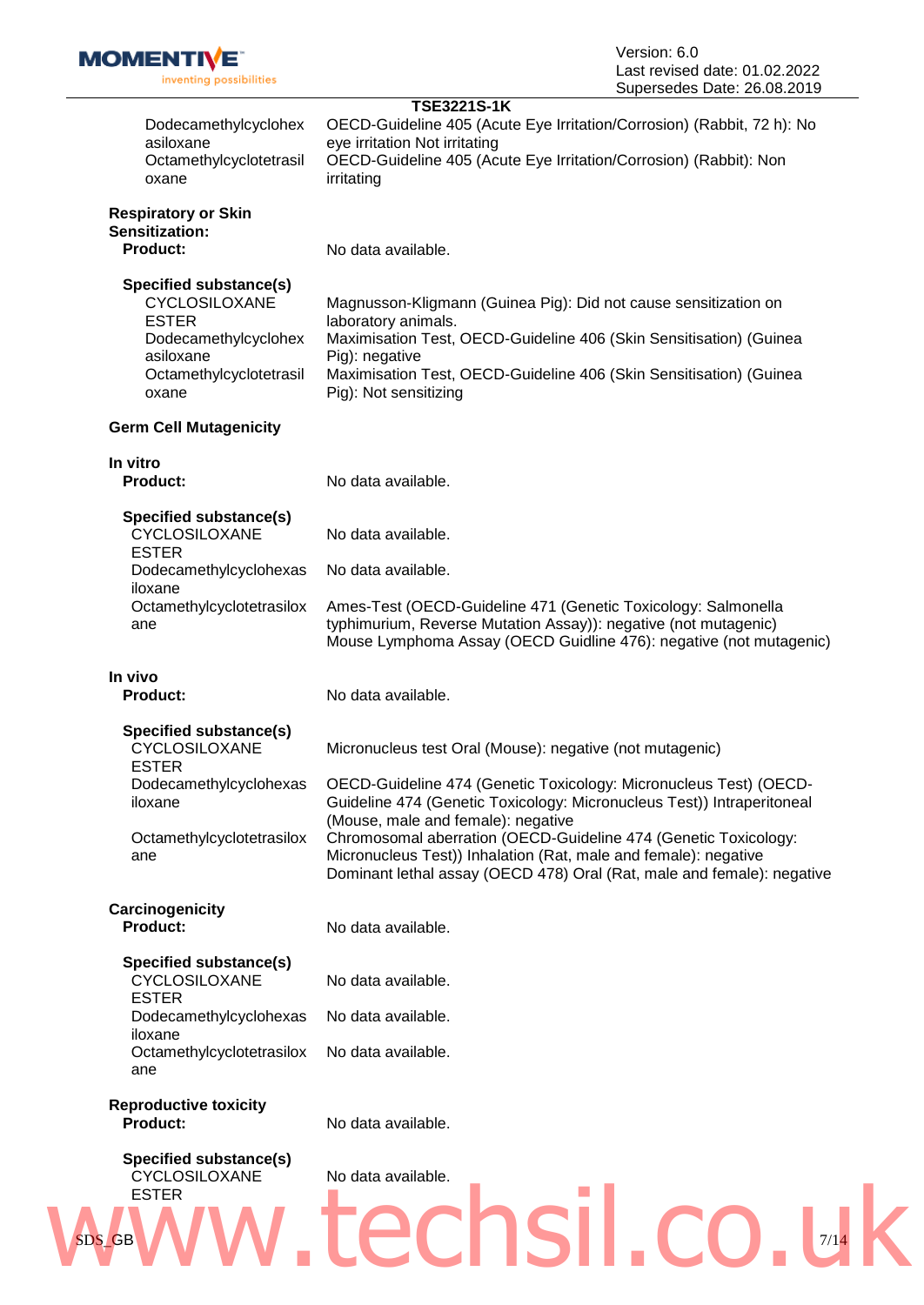|                                                           | <b>TSE3221S-1K</b> |
|-----------------------------------------------------------|--------------------|
| Dodecamethylcyclohexas<br>iloxane                         | No data available. |
| Octamethylcyclotetrasilox<br>ane                          | No data available. |
| <b>Specific Target Organ Toxicity - Single Exposure</b>   |                    |
| <b>Product:</b>                                           | No data available. |
| <b>Specified substance(s)</b>                             |                    |
| CYCLOSILOXANE<br><b>ESTER</b>                             | No data available. |
| Dodecamethylcyclohexas<br>iloxane                         | No data available. |
| Octamethylcyclotetrasilox<br>ane                          | No data available. |
| <b>Specific Target Organ Toxicity - Repeated Exposure</b> |                    |
| Product:                                                  | No data available. |
| <b>Specified substance(s)</b>                             |                    |
| CYCLOSILOXANE<br><b>ESTER</b>                             | No data available. |
| Dodecamethylcyclohexas<br>iloxane                         | No data available. |
| Octamethylcyclotetrasilox<br>ane                          | No data available. |
|                                                           |                    |
| <b>Aspiration Hazard</b><br><b>Product:</b>               | No data available. |
| Specified substance(s)                                    |                    |
| CYCLOSILOXANE<br><b>ESTER</b>                             | No data available. |
| Dodecamethylcyclohexas<br>iloxane                         | No data available. |
| Octamethylcyclotetrasilox<br>ane                          | No data available. |
|                                                           |                    |
| Other effects:                                            | No data available. |

### **SECTION 12: Ecological information**

### **12.1 Toxicity**

### **Acute toxicity**

| <b>Fish</b><br>Product:   | No data available. |
|---------------------------|--------------------|
| Specified substance(s)    |                    |
| <b>CYCLOSILOXANE</b>      | No data available. |
| ESTER                     |                    |
| Dodecamethylcyclohexas    | No data available. |
| iloxane                   |                    |
| Octamethylcyclotetrasilox | No data available. |
| ane                       |                    |

# **Aquatic Invertebrates**



# SDS\_GB 8/14 **Product:** No data available. **Specified substance(s)** www.technologie.co.uk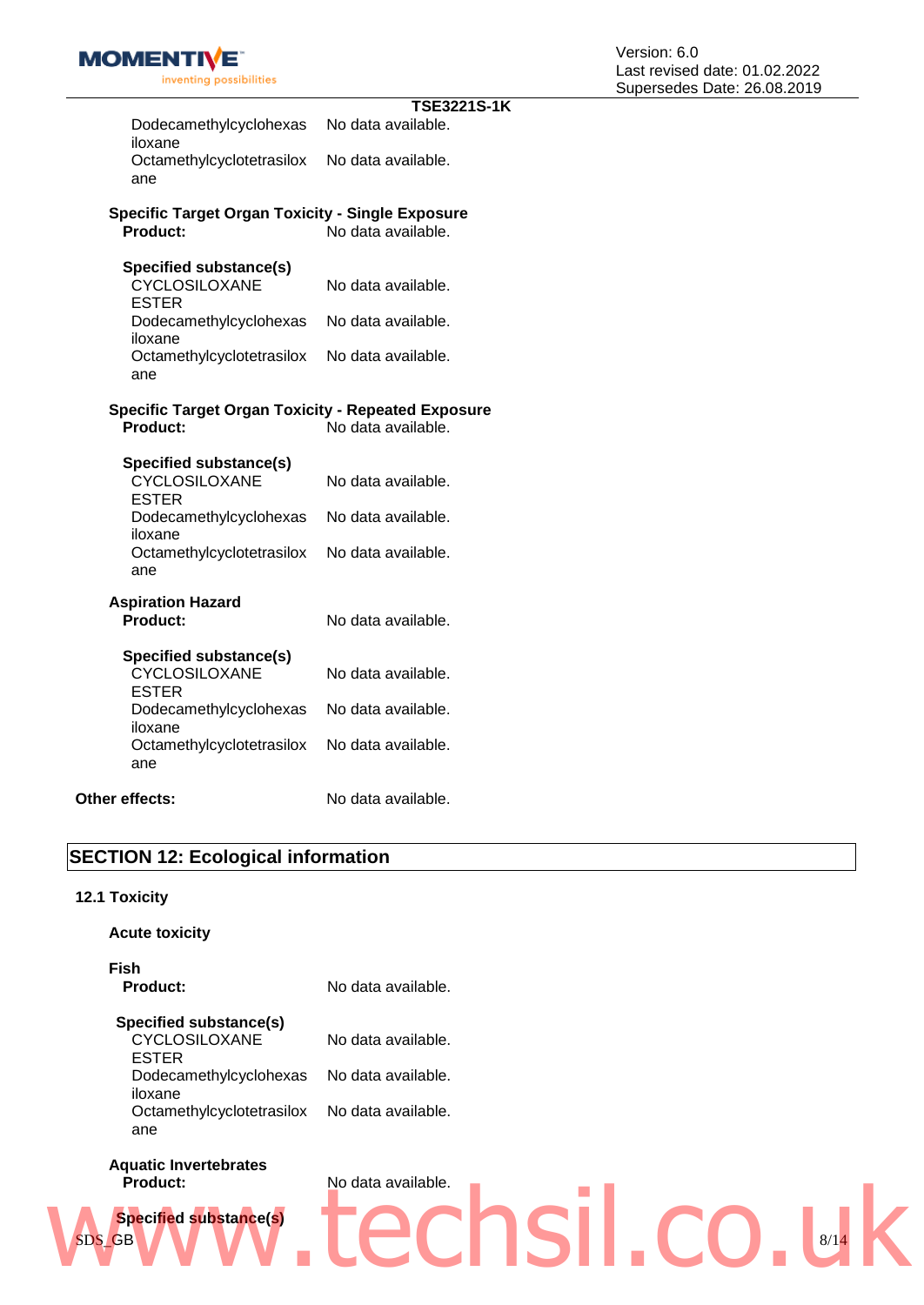Version: 6.0 Last revised date: 01.02.2022 Supersedes Date: 26.08.2019

| CYCLOSILOXANE<br><b>ESTER</b>                           | <b>TSE3221S-1K</b><br>EC50 (Daphnia magna, 48 h): > 8 mg/l                                                                                                             |  |
|---------------------------------------------------------|------------------------------------------------------------------------------------------------------------------------------------------------------------------------|--|
| Dodecamethylcyclohexas<br>iloxane                       | No data available.                                                                                                                                                     |  |
| Octamethylcyclotetrasilox<br>ane                        | No data available.                                                                                                                                                     |  |
| <b>Chronic Toxicity</b>                                 |                                                                                                                                                                        |  |
|                                                         |                                                                                                                                                                        |  |
| Fish<br><b>Product:</b>                                 | No data available.                                                                                                                                                     |  |
| Specified substance(s)<br>CYCLOSILOXANE<br><b>ESTER</b> | No data available.                                                                                                                                                     |  |
| Dodecamethylcyclohexas<br>iloxane                       | NOEC (Pimephales promelas, 49 d): 0,0044 mg/l                                                                                                                          |  |
| Octamethylcyclotetrasilox<br>ane                        | No data available.                                                                                                                                                     |  |
|                                                         |                                                                                                                                                                        |  |
| <b>Aquatic Invertebrates</b><br><b>Product:</b>         | No data available.                                                                                                                                                     |  |
| Specified substance(s)<br>CYCLOSILOXANE<br><b>ESTER</b> | No data available.                                                                                                                                                     |  |
| Dodecamethylcyclohexas<br>iloxane                       | NOEC (Daphnia magna, 21 d): 0,0046 mg/l<br>EC50 (Sediment Invertebrate, 28 d): > 420 mg/l<br>LOEC (Sediment Invertebrate, 28 d): >= 420 mg/l                           |  |
| Octamethylcyclotetrasilox<br>ane                        | No data available.                                                                                                                                                     |  |
| <b>Toxicity to Aquatic Plants</b><br>Product:           | No data available.                                                                                                                                                     |  |
| Specified substance(s)<br>CYCLOSILOXANE<br><b>ESTER</b> | No data available.                                                                                                                                                     |  |
| Dodecamethylcyclohexas<br>iloxane                       | EC50 (Algae (Pseudokirchneriella subcapitata), 72 h): > 0,002 mg/l (OECD<br>Test Guideline 201)<br>NOEC (Algae (Pseudokirchneriella subcapitata), 72 h): >= 0,002 mg/l |  |
| Octamethylcyclotetrasilox<br>ane                        | (OECD Test Guideline 201)<br>No data available.                                                                                                                        |  |
| 12.2 Persistence and Degradability                      |                                                                                                                                                                        |  |
|                                                         |                                                                                                                                                                        |  |
| <b>Biodegradation</b><br>Product:                       | No data available.                                                                                                                                                     |  |
| Specified substance(s)<br>CYCLOSILOXANE<br><b>ESTER</b> | No data available.                                                                                                                                                     |  |
| Dodecamethylcyclohexas<br>iloxane                       | No data available.                                                                                                                                                     |  |
| Octamethylcyclotetrasilox<br>ane                        | (29 d, 310 Ready Biodegradability - $CO2$ in Sealed Vessels (Headspace<br>Test): 3,7 % Persistent Not readily biodegradable.                                           |  |
| <b>BOD/COD Ratio</b><br><b>Product</b>                  | No data available.                                                                                                                                                     |  |

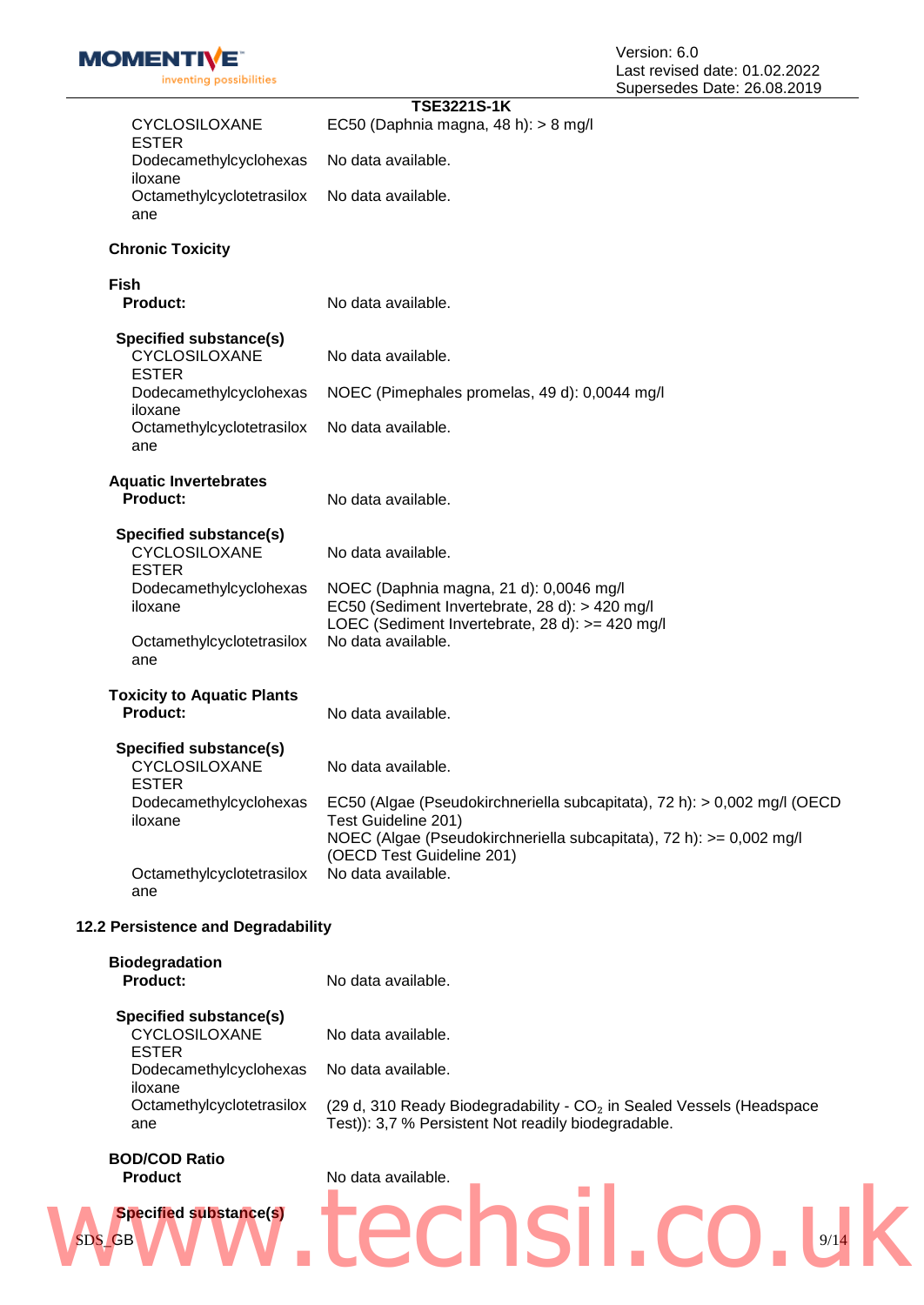| inventing possibilities                                                                                                                                                                  |                                                                                                                | Last levised date. UT.UZ.ZU.<br>Supersedes Date: 26.08.20                                                                                                                                                                                                                                                                                                                                                                                                                                                                                                                                                                                                                                                                                                                   |
|------------------------------------------------------------------------------------------------------------------------------------------------------------------------------------------|----------------------------------------------------------------------------------------------------------------|-----------------------------------------------------------------------------------------------------------------------------------------------------------------------------------------------------------------------------------------------------------------------------------------------------------------------------------------------------------------------------------------------------------------------------------------------------------------------------------------------------------------------------------------------------------------------------------------------------------------------------------------------------------------------------------------------------------------------------------------------------------------------------|
|                                                                                                                                                                                          | <b>TSE3221S-1K</b>                                                                                             |                                                                                                                                                                                                                                                                                                                                                                                                                                                                                                                                                                                                                                                                                                                                                                             |
| CYCLOSILOXANE<br><b>ESTER</b>                                                                                                                                                            | No data available.                                                                                             |                                                                                                                                                                                                                                                                                                                                                                                                                                                                                                                                                                                                                                                                                                                                                                             |
| Dodecamethylcyclohexas<br>iloxane                                                                                                                                                        | No data available.                                                                                             |                                                                                                                                                                                                                                                                                                                                                                                                                                                                                                                                                                                                                                                                                                                                                                             |
| Octamethylcyclotetrasilox<br>ane                                                                                                                                                         | No data available.                                                                                             |                                                                                                                                                                                                                                                                                                                                                                                                                                                                                                                                                                                                                                                                                                                                                                             |
| 12.3 Bioaccumulative potential<br><b>Product:</b>                                                                                                                                        | No data available.                                                                                             |                                                                                                                                                                                                                                                                                                                                                                                                                                                                                                                                                                                                                                                                                                                                                                             |
| Specified substance(s)<br><b>CYCLOSILOXANE</b><br><b>ESTER</b>                                                                                                                           | No data available.                                                                                             |                                                                                                                                                                                                                                                                                                                                                                                                                                                                                                                                                                                                                                                                                                                                                                             |
| Dodecamethylcyclohexas<br>iloxane                                                                                                                                                        | No data available.                                                                                             |                                                                                                                                                                                                                                                                                                                                                                                                                                                                                                                                                                                                                                                                                                                                                                             |
| Octamethylcyclotetrasilox<br>ane                                                                                                                                                         |                                                                                                                | Fathead Minnow, Bioconcentration Factor (BCF): 12,40                                                                                                                                                                                                                                                                                                                                                                                                                                                                                                                                                                                                                                                                                                                        |
| 12.4 Mobility in soil:<br>Known or predicted distribution to environmental compartments<br><b>CYCLOSILOXANE ESTER</b><br>Dodecamethylcyclohexasilo<br>xane<br>Octamethylcyclotetrasiloxa | No data available.<br>No data available.<br>No data available.<br>No data available.                           |                                                                                                                                                                                                                                                                                                                                                                                                                                                                                                                                                                                                                                                                                                                                                                             |
| ne                                                                                                                                                                                       |                                                                                                                |                                                                                                                                                                                                                                                                                                                                                                                                                                                                                                                                                                                                                                                                                                                                                                             |
| 12.5 Results of PBT and vPvB<br>assessment:                                                                                                                                              |                                                                                                                | vPvB: very persistent and very bioaccumulative substance.                                                                                                                                                                                                                                                                                                                                                                                                                                                                                                                                                                                                                                                                                                                   |
| <b>CYCLOSILOXANE ESTER</b><br>Dodecamethylcyclohexasiloxane                                                                                                                              | No data available.<br>vPvB: very<br>persistent and<br>very<br>bioaccumulative<br>substance.                    | Dodecamethylcyclohexasiloxane (D6) meets the<br>current EU REACH Annex XIII criteria for vPvB<br>and has been added to the candidate list for<br>Substances of very high concern<br>(SVHC)., However our understanding of the<br>available science is that D6 does not behave<br>similarly to known PBT/vPvB substances. The<br>silicones industries interpretation of the<br>available data is that the weight of scientific<br>evidence from field studies shows that D6 is not<br>biomagnifying in aquatic and terrestrial food<br>webs. D6 in air will degrade by naturally<br>occurring reactions in the atmosphere. Any D6<br>in air that does not degrade by these reactions<br>is not expected to deposit from the air to water,<br>to land, or to living organisms |
| Octamethylcyclotetrasiloxane                                                                                                                                                             | Persistent,<br>Bioaccumulative<br>and Toxic (PBT),<br>very Persistent<br>and very<br>Bioaccumulative<br>(vPvB) | Octamethylcyclotetrasiloxane (D4) meets the<br>current EU REACh Annex XIII criteria for PBT<br>and vPvB and has been added to the candidate<br>list for Substances of very high concern<br>(SVHC)., However our understanding of the<br>available science is that D4 does not behave<br>similarly to known PBT/vPvB substances. The<br>silicones industries interpretation of the<br>available data is that the weight of scientific<br>evidence from field studies shows that D4 is not<br>biomagnifying in aquatic and terrestrial food<br>webs. D4 in air will degrade by naturally<br>occurring reactions in the atmosphere. Any D4<br>in air that does not degrade by these reactions                                                                                  |

**MOMENTIVE** 

# $SDS_C$ GB 10/14 10/14 *is not expected to deposit from the air to water,*  **V**<sup>to land, or to living organisms.</sup>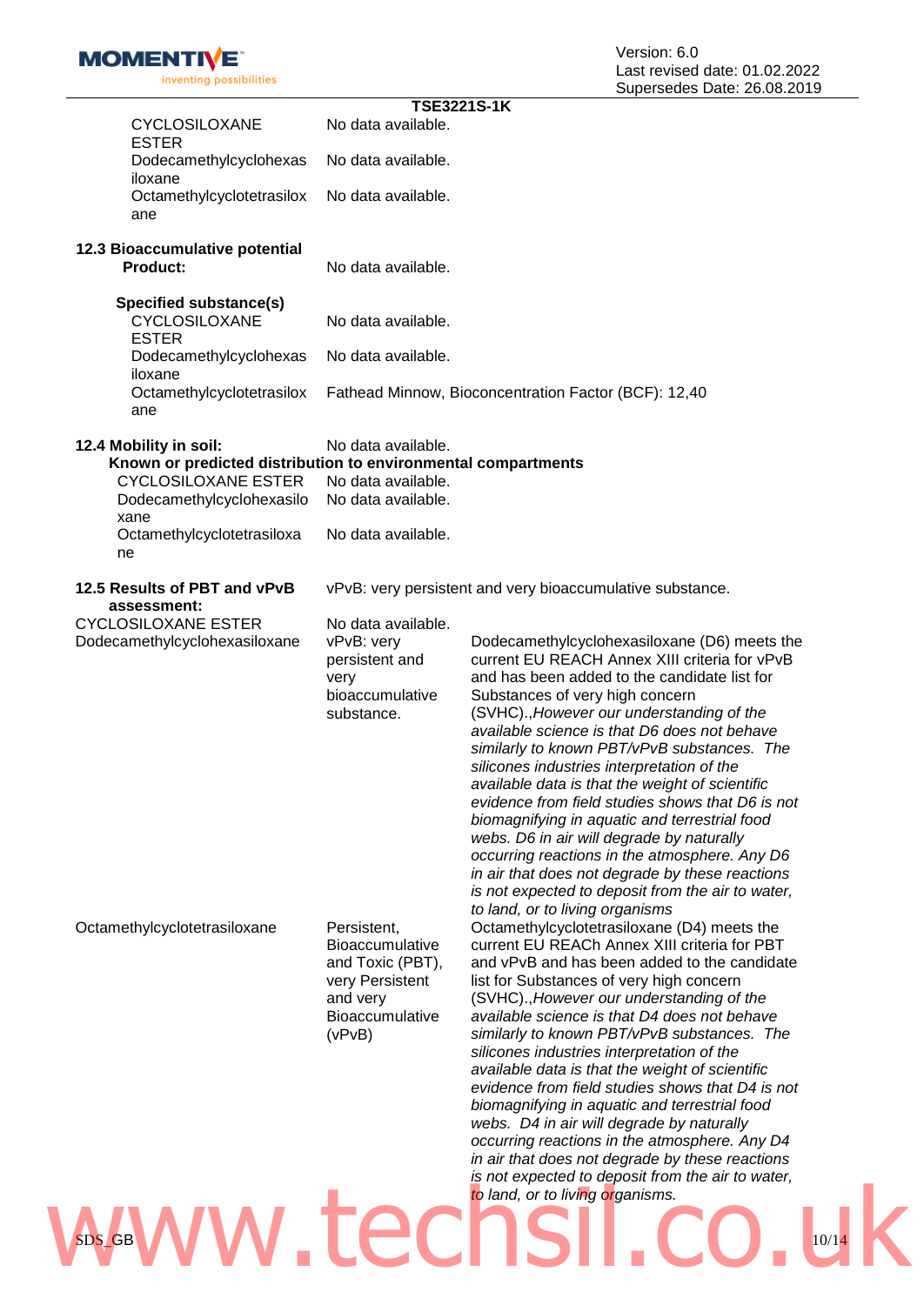

Version: 6.0 Last revised date: 01.02.2022 Supersedes Date: 26.08.2019

**TSE3221S-1K**

**12.6 Other adverse effects:** No data available.

### **SECTION 13: Disposal considerations**

### **13.1 Waste treatment methods**

| <b>General information:</b> | The generation of waste should be avoided or minimized wherever<br>possible. See Section 8 for information on appropriate personal protective<br>equipment. Do not discharge into drains, water courses or onto the ground. |
|-----------------------------|-----------------------------------------------------------------------------------------------------------------------------------------------------------------------------------------------------------------------------|
| Disposal methods:           | Can be incinerated when in compliance with local regulations.                                                                                                                                                               |

### **SECTION 14: Transport information**

### **ADR**

Not regulated.

### **ADN**

Not regulated.

### **RID**

Not regulated.

### **IMDG**

Not regulated.

### **IATA**

Not regulated.

| 14.6 Special precautions for user: | Keep away from food, drink and animal feeding stuffs. This  |
|------------------------------------|-------------------------------------------------------------|
|                                    | product is not regarded as dangerous goods according to the |
|                                    | national and international regulations on the transport of  |
|                                    | dangerous goods.                                            |

**14.7 Transport in bulk according to Annex II of MARPOL and the IBC Code**:

Not applicable

### **SECTION 15: Regulatory information**

**15.1 Safety, health and environmental regulations/legislation specific for the substance or mixture:**

#### **EU Regulations**

**Regulation 1005/2009/EC on substances that deplete the ozone layer, Annex I, Controlled Substances:** none

**Regulation 1005/2009/EC on substances that deplete the ozone layer, Annex II, New Substances:**  none

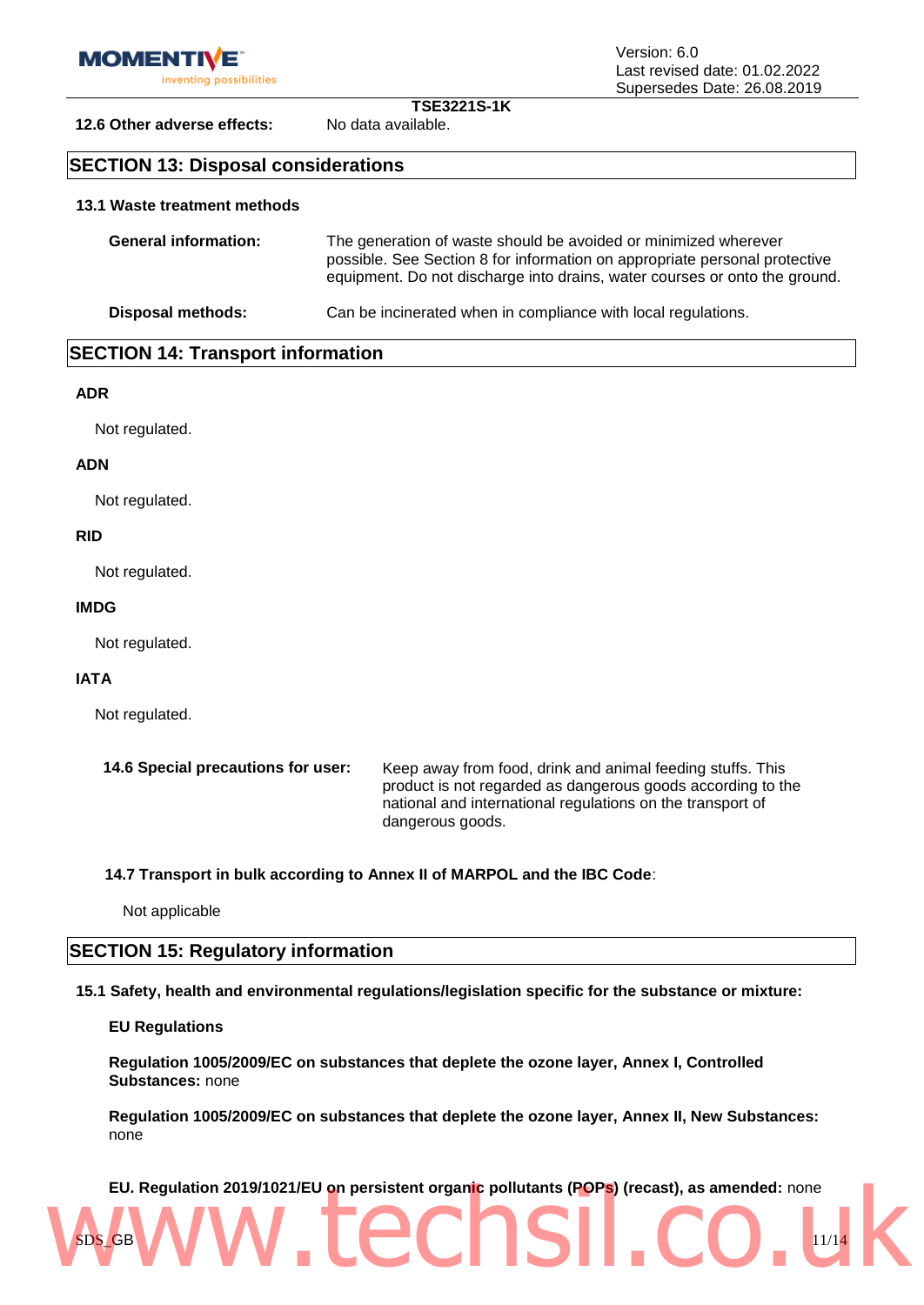#### **TSE3221S-1K**

### **Regulation (EC) No. 649/2012 Import and export of dangerous chemicals:** none

**Regulation (EC) No. 1907/2006, REACH Annex XIV Substances subject to authorisation, as amended:**  none

**EU. REACH Candidate List of Substances of Very High Concern for Authorization (SVHC):** 

| <b>Chemical name</b>          | CAS-No.  | <b>Concentration</b> |
|-------------------------------|----------|----------------------|
| Dodecamethylcyclohexasiloxane | 540-97-6 | $0 - 5 = 0.1251\%$   |

**Regulation (EC) No. 1907/2006 Annex XVII Substances subject to restriction on marketing and use:**  none

**Directive 2004/37/EC on the protection of workers from the risks related to exposure to carcinogens and mutagens at work.:** none

**Directive 92/85/EEC: on the safety and health of pregnant workers and workers who have recently given birth or are breast feeding.:** none

**Directive 2012/18/EU (Seveso III): on the control of major accident hazards involving dangerous substances:** none

**EU. Regulation No. 166/2006 PRTR (Pollutant Release and Transfer Registry), Annex II: Pollutants:**  none

**Directive 98/24/EC on the protection of workers from the risks related to chemical agents at work:**  none

#### **15.2 Chemical safety assessment:**

No Chemical Safety Assessment has been carried out.

### **Inventory Status**

| Australia AICS:                  | q (quantity restricted) | Remarks: None. |
|----------------------------------|-------------------------|----------------|
| Canada DSL Inventory List:       | q (quantity restricted) | Remarks: None. |
| <b>EU EINECS List:</b>           | y (positive listing)    | Remarks: None. |
| Japan (ENCS) List:               | y (positive listing)    | Remarks: None. |
| China Inv. Existing Chemical     | y (positive listing)    | Remarks: None. |
| Substances:                      |                         |                |
| Korea Existing Chemicals Inv.    | y (positive listing)    | Remarks: None. |
| (KECI):                          |                         |                |
| Canada NDSL Inventory:           | n (negative listing)    | Remarks: None. |
| Philippines PICCS:               | y (positive listing)    | Remarks: None. |
| <b>US TSCA Inventory:</b>        | y (positive listing)    | Remarks: None. |
| New Zealand Inventory of         | y (positive listing)    | Remarks: None. |
| Chemicals:                       |                         |                |
| <b>Taiwan Chemical Substance</b> | y (positive listing)    | Remarks: None. |
| Inventory:                       |                         |                |
|                                  |                         |                |

# $SDS_G$ GB 12/14 www.techsil.co.uk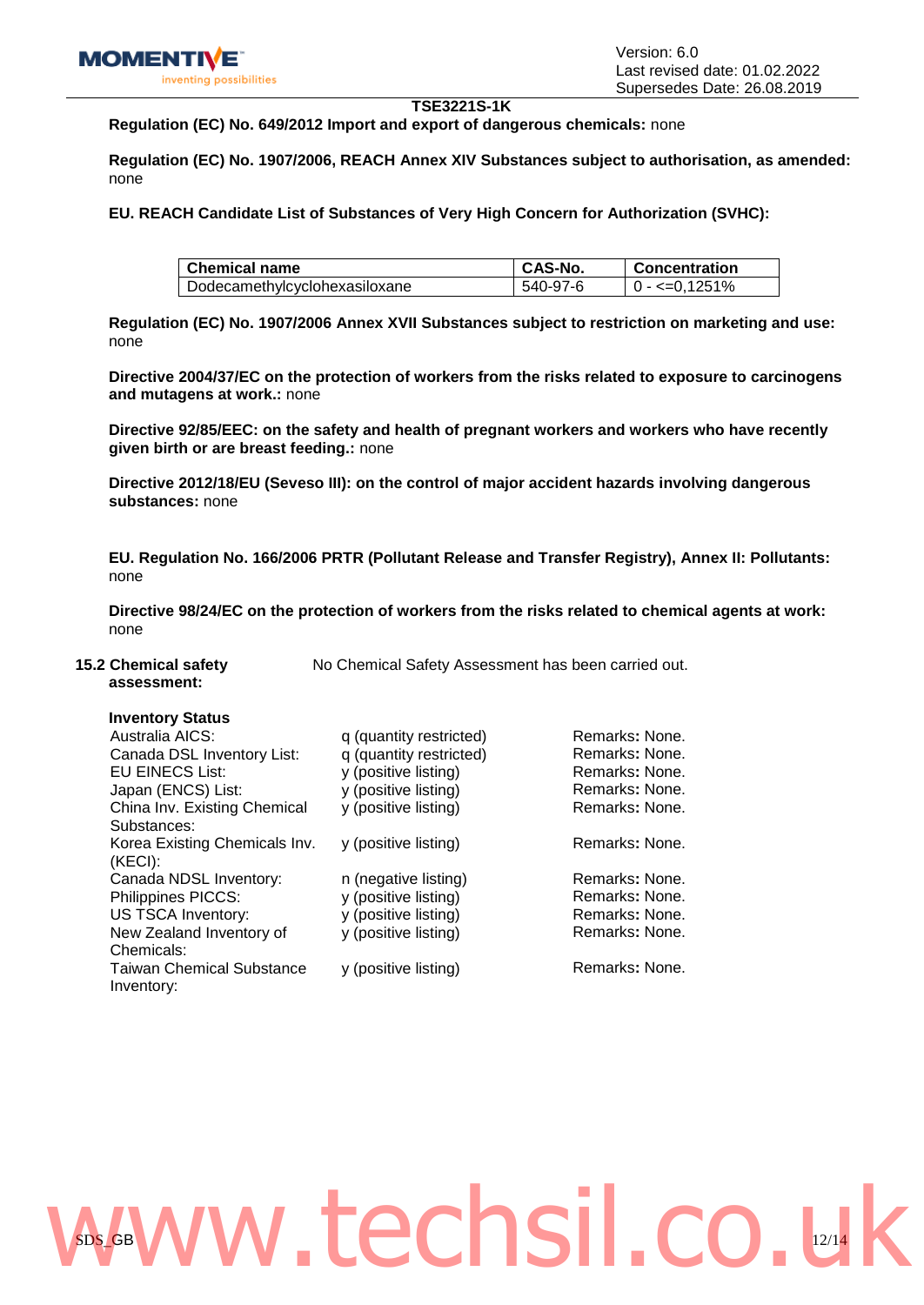| <b>MOMENTI</b><br>inventing possibilities                                                   |  |                                                                                                                                                                                                                                                                                                                                                                                                                                      | Version: 6.0<br>Last revised date: 01.02.2022<br>Supersedes Date: 26.08.2019 |  |
|---------------------------------------------------------------------------------------------|--|--------------------------------------------------------------------------------------------------------------------------------------------------------------------------------------------------------------------------------------------------------------------------------------------------------------------------------------------------------------------------------------------------------------------------------------|------------------------------------------------------------------------------|--|
| REACH:                                                                                      |  | <b>TSE3221S-1K</b><br>If purchased from Momentive<br>Performance Materials GmbH<br>in Leverkusen, Germany, all<br>substances in this product<br>have been registered by<br><b>Momentive Performance</b><br>Materials GmbH or upstream<br>in our supply chain or are<br>exempt from registration under<br>Regulation (EC) No 1907/2006<br>(REACH). For polymers, this<br>includes the constituent<br>monomers and other<br>reactants. | Remarks: None.                                                               |  |
| <b>SECTION 16: Other information</b>                                                        |  |                                                                                                                                                                                                                                                                                                                                                                                                                                      |                                                                              |  |
| <b>Revision Information:</b>                                                                |  | Not relevant.                                                                                                                                                                                                                                                                                                                                                                                                                        |                                                                              |  |
| Key literature references and<br>sources for data:                                          |  | The partition coefficient of D4 between PDMS and water has been<br>determined as log KPDMS-water = 7.09. It follows that PDMS containing up to<br>3%w/w D4 will generate a thermodynamic limit concentration of 2.4 µg D4/L<br>in the water phase. The critical 21d-NOEC for daphnia of 7.9 µg D4/L will not<br>be reached. The product is therefore not classified for chronic aquatic toxicity                                     |                                                                              |  |
| Wording of the H-statements in section 2 and 3<br>H <sub>226</sub><br>H361f<br>H410<br>H413 |  | Flammable liquid and vapor.<br>Suspected of damaging fertility.<br>Very toxic to aquatic life with long lasting effects.<br>May cause long lasting harmful effects to aquatic life.                                                                                                                                                                                                                                                  |                                                                              |  |

**Training information:** No data available.

| <b>Issue Date:</b> | 01.02.2022 |
|--------------------|------------|
|                    |            |